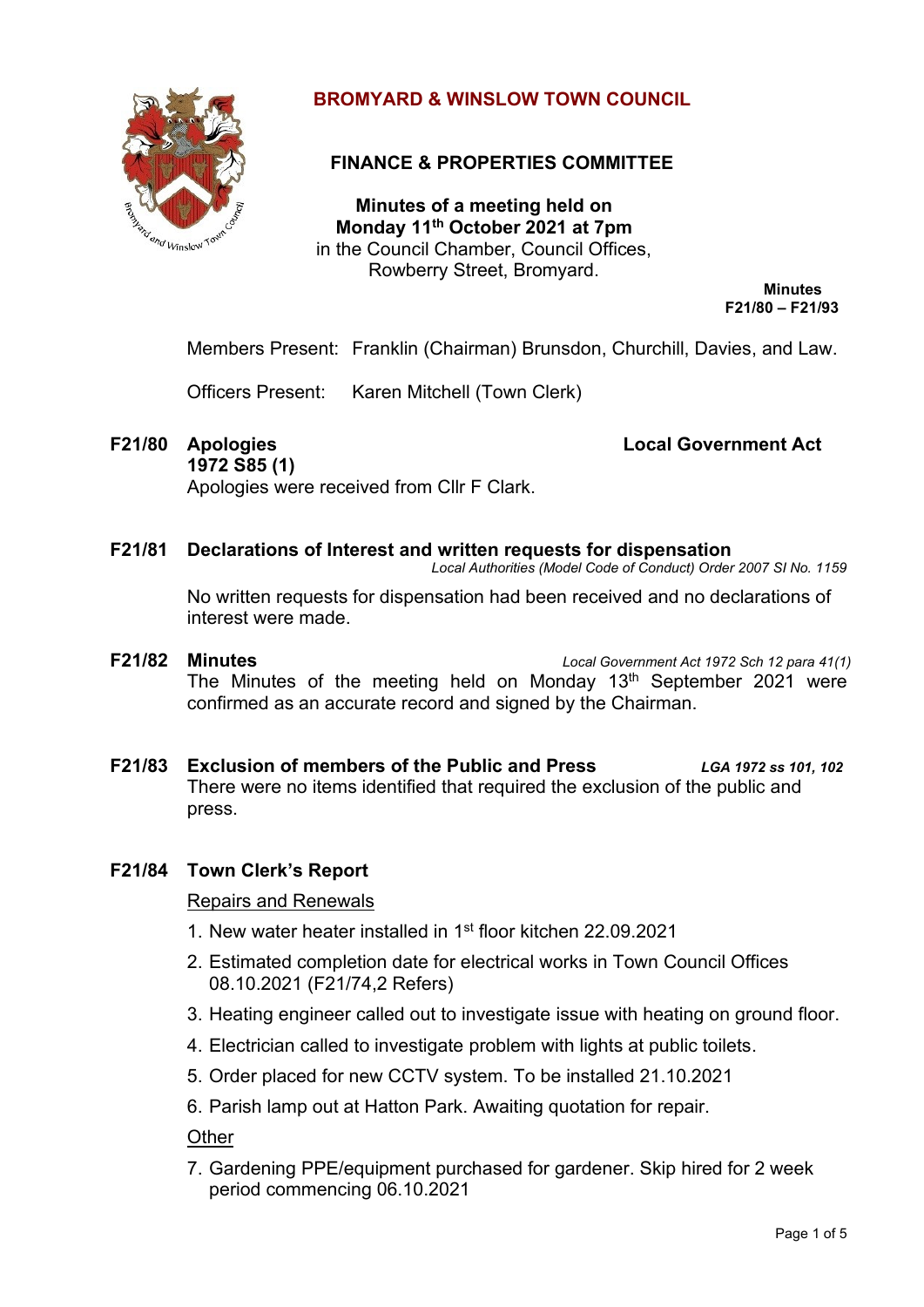- 8. Referring to F21/74,1 contract now in place for IT support. Laptop order amended to one unit only to reflect change in staffing situation (S21/34,b refers).
- 9. Business Rates Herefordshire Council has advised that they have completed the re-assessment of the offices at The Old Vicarage with effect from 01.04.16. Revised bills to be issued in due course.

#### **F21/85 Finance**

1. Income & Expenditure by Account Code as at 30<sup>th</sup> September 2021.

**IT WAS RESOLVED** to accept the Income & Expenditure by Account Code as at 30th September 2021.

2. Bank Reconciliation Statements for September 2021. **IT WAS RESOLVED** to accept the Bank Reconciliation Statements for August 2021. Cllr Law to initial each document.

| <b>Invoices</b>                                           |                                                                           | <b>Net</b> | Vat    | Total  |
|-----------------------------------------------------------|---------------------------------------------------------------------------|------------|--------|--------|
| C J Bayliss                                               | Annual service boilers                                                    | 130.00     | 26.00  | 156.00 |
| <b>Herefordshire Council</b>                              | Recharges for election (WEST)<br>12.06.2021 (insufficient<br>nominations) | 30.00      | 0.00   | 30.00  |
| <b>Herefordshire Council</b>                              | Recharges for election (WEST)<br>30.09.2021 (insufficient<br>nominations) | 30.00      | 0.00   | 30.00  |
| <b>Herefordshire Asbestos</b><br><b>Services Ltd</b>      | Removal of asbestos water tank<br>1 <sup>st</sup> floor kitchen           | 395.00     | 79.00  | 474.00 |
| <b>PKF Littlejohn</b>                                     | External Audit YE31.03.2021                                               | 800.00     | 160.00 | 960.00 |
| The Conquest Theatre                                      | <b>Refreshments for Council Open</b><br>Evening                           | 25.00      | 0.00   | 25.00  |
| Newquest Media Group                                      | Cemetery Call for sites Notice in<br>Hereford Times 7.10.2021             | 309.60     | 61.92  | 371.52 |
| <b>KT Gooch Ltd</b>                                       | Photocopier lease Oct-Dec                                                 | 107.00     | 21.40  | 128.40 |
| <b>Screwfix</b>                                           | PPE for gardener                                                          | 21.24      | 4.21   | 25.45  |
| PC Logix Ltd                                              | IT support contract                                                       | 20.00      | 4.00   | 24.00  |
| <b>Bromsberrow Sand &amp;</b><br>Gravel/Ledbury Skip hire | Skip hire (for Gardener use)                                              | 210.00     | 42.00  | 252.00 |
| <b>Direct Debit payments</b>                              |                                                                           |            |        |        |
| <b>Welsh Water</b>                                        | Water services at Complex 16<br>Mar-02 Sept.                              | 321.38     | 0.00   | 321.38 |
| <b>Welsh Water</b>                                        | Water services at Tenbury Road<br>car park & toilets 16 Mar-07 Sep        | 161.77     | 0.00   | 161.77 |
| Herefordshire Council                                     | <b>Waste Collection council</b><br>complex Oct-Dec                        | 230.75     | 0.00   | 230.75 |
| <b>Herefordshire Council</b>                              | <b>Waste Collection Cemetery Oct-</b><br>Dec                              | 163.67     | 0.00   | 163.67 |
| West Mercia Energy                                        | Gas - Heritage Centre Aug                                                 | 28.01      | 1.40   | 29.41  |
| West Mercia Energy                                        | Gas - Old Vicarage Aug                                                    | 73.49      | 3.67   | 77.16  |
| <b>West Mercia Energy</b>                                 | Electric - Old Vicarage Aug                                               | 202.64     | 40.53  | 243.17 |
| <b>West Mercia Energy</b>                                 | Electric - Charging Point TR car<br>park Aug                              | 84.52      | 4.23   | 88.75  |

#### 3. Accounts for Scrutiny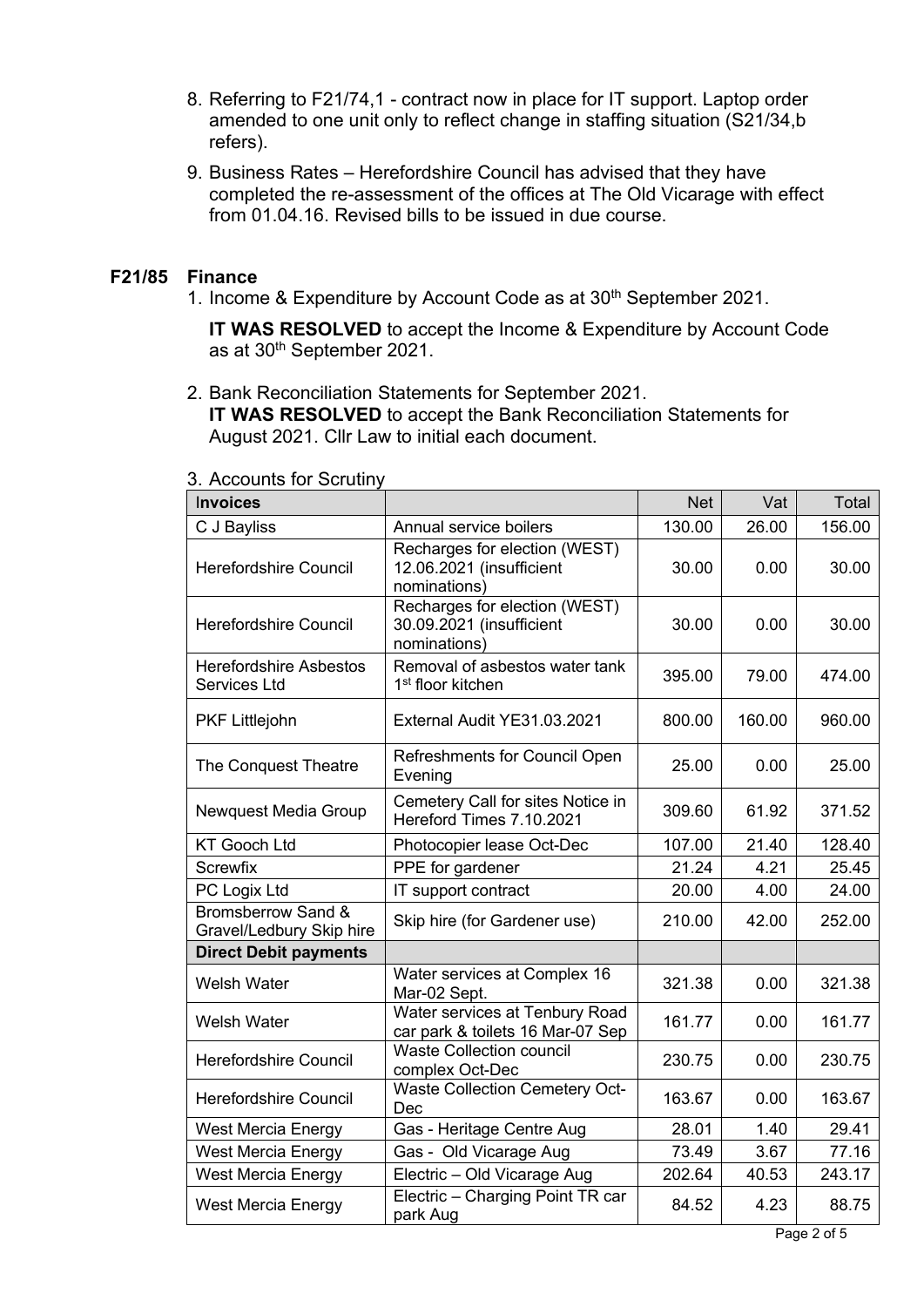| West Mercia Energy                   | Electric - TR toilets Aug                                               | 30.91    | 1.55   | 32.46    |
|--------------------------------------|-------------------------------------------------------------------------|----------|--------|----------|
| <b>Talk Talk</b>                     | Phones & Broadband                                                      | 29.95    | 5.99   | 35.94    |
| <b>Debit card transactions</b>       |                                                                         |          |        |          |
| Google Cloud                         | G Suite backup Sept 21                                                  | 13.80    | 0.00   | 13.80    |
| Microsoft Ireland<br>Operations Ltd. | On-line services Sept/Oct (staff<br>email + Office 365 monthly<br>subs) | 18.80    | 3.76   | 22.56    |
| Microsoft Ireland<br>Operations Ltd. | On-line services Sept/Oct (Cllrs<br>email monthly subs)                 | 53.20    | 10.64  | 63.84    |
| Zoom                                 | Monthly subscription                                                    | 11.99    | 0.00   | 11.99    |
| <b>Totals</b>                        | £                                                                       | 3,502.72 | 470.30 | 3,973.02 |

Members reviewed the above schedule against invoices and **RESOLVED** to confirm payment.

4. Monthly payments for the period  $1<sup>st</sup>$  to  $30<sup>th</sup>$  September 2021.

IT WAS RESOLVED to note the monthly payments for the period 1<sup>st</sup> to 30<sup>th</sup> September 2021. Cllr Law to initial the document.

# **F21/86 Grants**

- 1. To consider a grant application from the Café @ The Bromyard Country Market for funding to replace existing unsafe folding tables. Amount requested £250. This item was withdrawn by the applicant.
- 2. Members considered a grant application from Bromyard Community Arts for funding towards the November Christmas Lantern Celebration. Amount requested £425.

**IT WAS RESOLVED** to approve a grant of £425 to the Bromyard Community Arts for funding towards the November Christmas Lantern Celebration.

3. Members considered a request from Girlguiding Bromyard for a usage variation of the £797 grant approved in March 2021 for various online workshops and activities and outdoor themed skills and activities.

**IT WAS RESOLVED** to accept the request for a usage variation.

4. To receive the End of Grant Report from The Everybody Dance 'Our Man in The Moone' project. Amount granted: £890

**IT WAS RESOLVED** that the End of Grant report be noted.

## **F21/87 Waste Management**

Members considered taking out a contract for a fortnightly green waste collection.

**IT WAS RESOLVED** to sign up for a new contract for a fortnightly green waste collection with Herefordshire County Green Waste Club in the sum of £77 per annum (direct debit payment).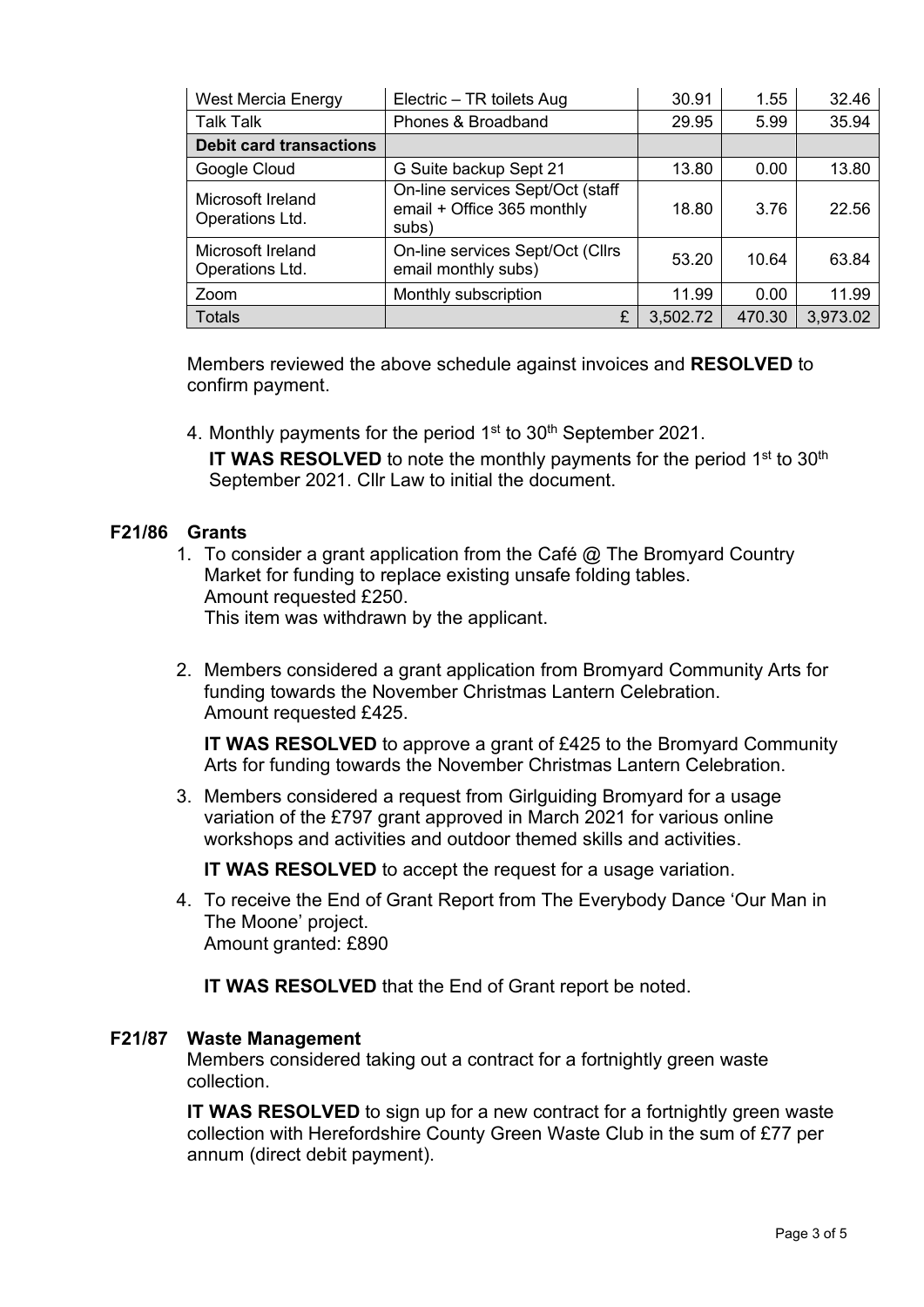#### **F21/88 Grounds Maintenance Contract**

The grounds maintenance contract for the Town Council's various amenity areas is due to expire 31st March 2022.

Members reviewed the existing specification prior to quotations being sought in the new year.

**IT WAS RESOLVED** to make the following changes to the grass cutting schedule for all sites:

June and July - increase to 4 cuts August and September - increase to 3 cuts October and November – increase to 2 cuts

Additional areas maintained under licence from Herefordshire Council to be included in the contract.

The Clerk was requested to instruct the grounds maintenance contractor to cut back vegetation on parts of the Tenbury Road and Leominster Road. Costs to be allocated against the Parish Maintenance budget line (formerly Lengthsman)

Following discussion **IT WAS RESOLVED** that a Gardening Working Party be set up comprising Cllrs Churchill and Law, and that additional volunteers be appointed at the Full Council meeting.

#### **F21/89 Office Furniture**

Members considered the purchase of an office storage cabinet and 4 x filing cabinets to replace existing which have broken runners and locking mechanisms. The Clerk provided three comparative costing for the new equipment.

**IT WAS RESOLVED** that the Town Clerk be authorised to purchase new furniture as required within a budget of £1,000 excl. VAT.

#### **F21/90 Defibrillators**

In his absence, Cllr Clark had provided a written report in respect of a number of existing defibrillator devices in the town together with information and costings for replacement batteries. Minute C21/91 refers.

Following discussion, **IT WAS RESOLVED** that the Full Council be recommended to support 'in principle' taking on responsibility for defibrillators in the town, and that expert advice be sought regarding the optimal number and specification of machines required.

## **F21/91 Health & Safety**

The Town Clerk reported that a response had been received from Herefordshire Council regarding the Committee's request to have the glass recycling bins removed from the Tenbury Road car park. (Minute F21/78 refers) The Town Council is now asked to consider a formal agreement for the bins to be sited in the location on the understanding that Herefordshire Council contactor will sweep up any broken glass when making collections.